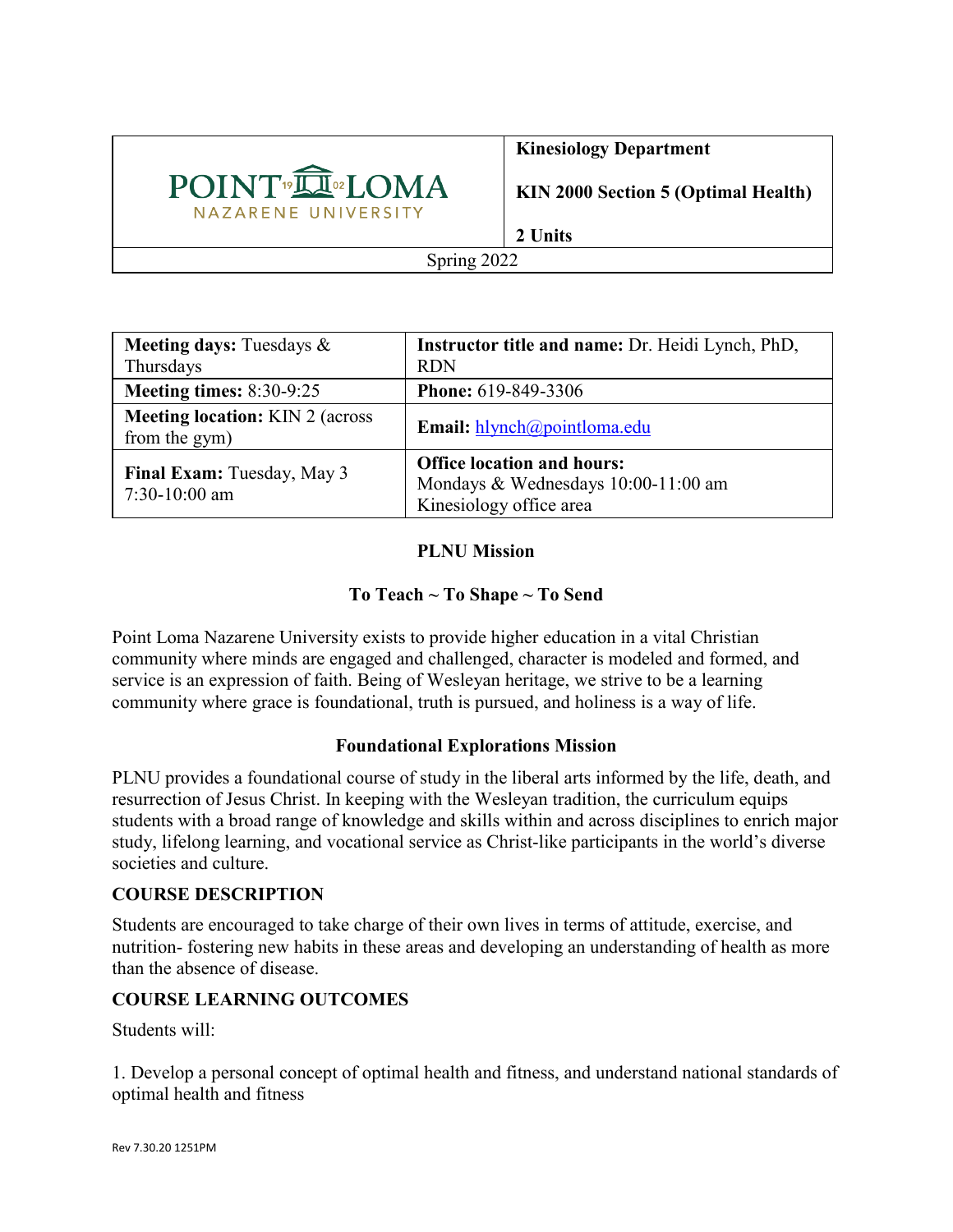2. Be able to explain the role of nutrition in health promotion and weight management

3. Be able to develop a basic fitness program and explain the benefits of different types of exercise

4. Describe the associations between diet, lifestyle, and chronic disease prevention

**FOUNDATIONAL EXPLORATIONS LEARNING OUTCOMES**<br>This course meets the Institutional Learning Objective #2: "Students will develop a deeper and more informed understanding of self and others as they negotiate complex environments".

It also meets the Foundational Explorations Learning Objective 2a: "Students will develop an understanding of self that fosters personal well-being."

### **REQUIRED TEXTS AND RECOMMENDED STUDY RESOURCES**



"Eat, Drink and Be Healthy: The Harvard Medical School Guide to Healthy Eating"

by Walter Willett with Patrick J. Skerrett (2017) (**ISBN 9781501164774).**

**Please be sure to use the 2017 edition (not the older one)- it actually does make a difference for this particular book!**

Available at: https://www.amazon.com/exec/obidos/ASIN/1501164775?tag=simonsayscom

Other articles and short YouTube videos assigned for class will be available through Canvas.

It is the student's responsibility to complete all readings prior to class and come prepared to discuss topics covered in the assigned readings.

### **Class Structure**

This is a lecture and activity class. Scheduled class meetings are primarily for lectures and group activities. Students are expected to engage in *at least 150 minutes per week of aerobic* exercise and *at least two days per week of strength training that targets all major muscle groups* (total body workout). Physical testing is intended to confirm participation in an exercise program. (Your grade does not depend on if you are in shape though!)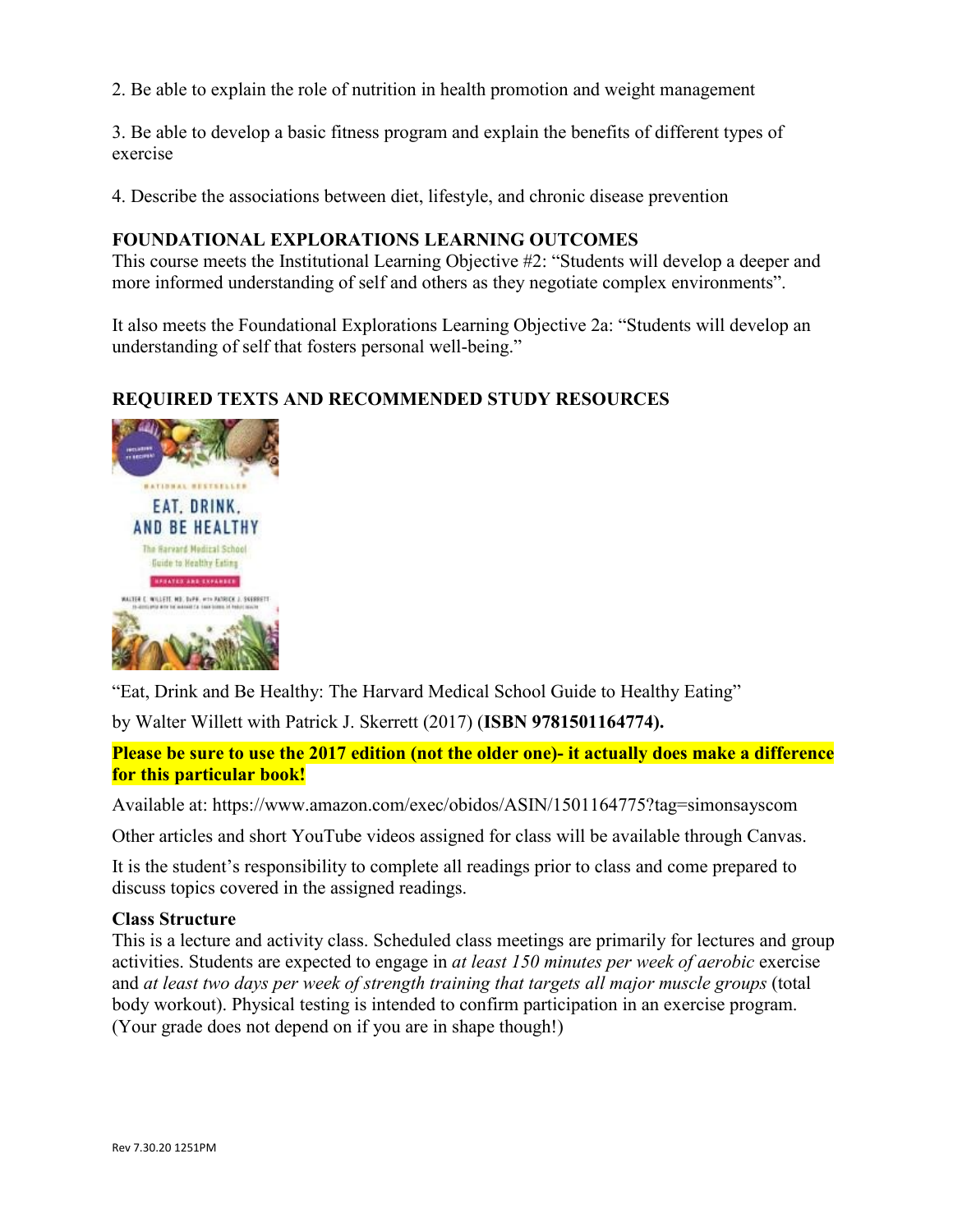## **Canvas**

Students must regularly check Canvas as any announcements related to class will be posted on Canvas. Quizzes covering the text will be taken online via Canvas. The course syllabus, assignments, lecture PowerPoints, and grades are also available on Canvas. Please note that PowerPoints may be modified up until the day of lecture.

## **ASSESSMENT AND GRADING**

Grades will be based on the following:

| $\overline{A}$ 93-100 | $B+87-89$      | $C+77-79$          | $ID+67-69$    | $ F $ Less than 59 |
|-----------------------|----------------|--------------------|---------------|--------------------|
| $A - 90 - 92$         | <b>B</b> 83-86 | $\mathbb{C}$ 73-76 | $D_{63-66}$   |                    |
|                       | $B - 80 - 82$  | $C - 70 - 72$      | $D - 60 - 62$ |                    |

#### **Standard Grade Scale Based on Percentages**

| <b>Assignment</b>                  | Points for each assignment | <b>Total points</b> |
|------------------------------------|----------------------------|---------------------|
| Fitness Assessments (pre $\&$      | 2@10                       | 20                  |
| post)                              |                            |                     |
| <b>Fitness Assessments Surveys</b> | 2@25                       | 50                  |
| $(\text{pre} \& \text{post})$      |                            |                     |
| Exams                              | 2(a)100                    | 200                 |
| Quizzes                            | 13@10                      | 130                 |
| Final exam (cumulative)            | 1(a)150                    | 150                 |
| <b>Activity logs</b>               | 14@10                      | 140                 |
| Nutrition analysis                 | 1(a)100                    | 100                 |
| Total                              |                            | 790                 |

| Week   | <b>Class date</b> | <b>Class content</b>                           | Assignment due date<br>(Canvas quizzes are due<br><b>BEFORE</b> class begins;<br>activity logs are due<br>Sunday night at the end of<br>the week by which they<br>are listed) |
|--------|-------------------|------------------------------------------------|-------------------------------------------------------------------------------------------------------------------------------------------------------------------------------|
| Week 1 | Thurs $1/13$      | Intro                                          |                                                                                                                                                                               |
| Week 2 | Tues $1/18$       | <b>Women's fitness testing: main</b><br>campus | Chapter 1 quiz                                                                                                                                                                |
|        | Thurs $1/20$      | <b>Men's fitness testing: main</b>             | Chapters 2-3 quiz                                                                                                                                                             |
|        |                   | campus                                         | Fitness testing data &                                                                                                                                                        |
|        |                   |                                                | survey due on Canvas                                                                                                                                                          |
|        |                   |                                                | Sunday night                                                                                                                                                                  |
|        |                   |                                                | Activity Log Week 2                                                                                                                                                           |
| Week 3 | Tues $1/25$       | Fitness health benefits                        | Chapter 4 quiz                                                                                                                                                                |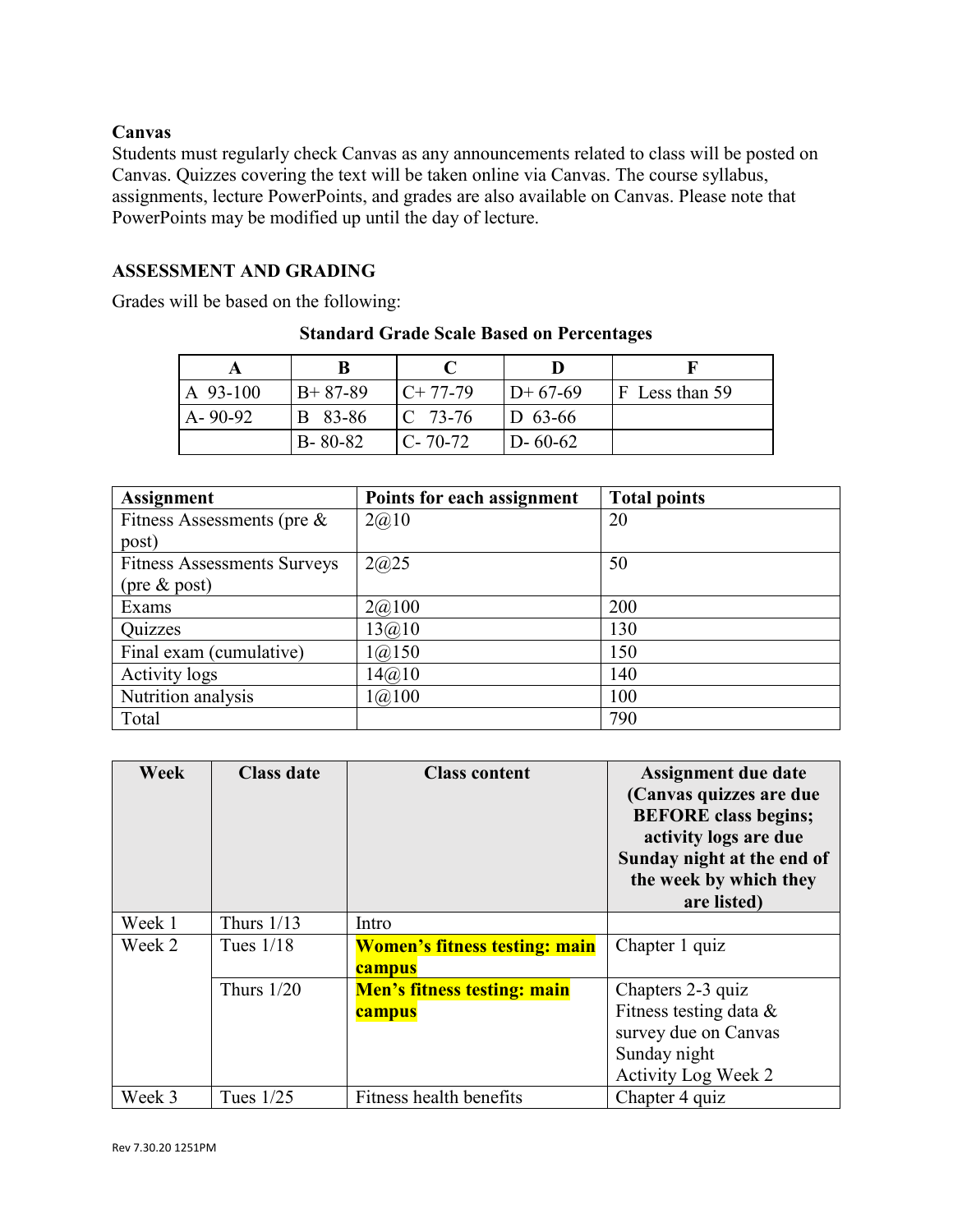|         | Thurs $1/27$      | Body image                                      | Activity Log 3                    |
|---------|-------------------|-------------------------------------------------|-----------------------------------|
| Week 4  | Tues $2/1$        | Metabolism & energy systems                     | Quiz on Canvas reading            |
|         |                   |                                                 | <b>PAG Executive Summary</b>      |
|         | Thurs $2/3$       | Cardiovascular training                         | Activity Log 4                    |
| Week 5  | Tues $2/8$        | Muscle contractions & weight                    | Quiz on Canvas reading            |
|         |                   | lifting                                         | Bones & Osteoporosis              |
|         |                   |                                                 |                                   |
|         | Thurs $2/10$      | Muscle contractions & weight                    | Activity Log 5                    |
|         |                   | lifting                                         |                                   |
| Week 6  | Tues $2/15$       | Review for exam 1                               |                                   |
|         | <b>Thurs 2/17</b> | <b>EXAM1</b>                                    | Activity log 6                    |
| Week 7  | Tues 2/22         | Go over exam 1, nutrition                       |                                   |
|         |                   | analysis assignment                             |                                   |
|         | <b>Thurs 2/24</b> | Healthful dietary patterns                      | Activity log 7                    |
| Week 8  | Tues $3/1$        | Sustainability & nutrition                      | Chapter 12 quiz                   |
|         | Thurs $3/3$       | Sustainability & nutrition                      | Read "Loving the Least of         |
|         |                   |                                                 | These" & "Health, Faith, &        |
|         |                   |                                                 | Science" before class             |
|         |                   |                                                 | Activity log 8                    |
|         |                   | <b>NO CLASS: SPRING BREAK</b>                   |                                   |
| Week 9  | Tues $3/15$       | Dietary fat                                     | Chapter 5 quiz                    |
|         | Thurs 3/17        | Carbohydrates                                   | Chapter 6 quiz                    |
|         |                   |                                                 | Chapter 8 quiz                    |
|         |                   |                                                 | Activity log 9                    |
| Week 10 | Tues 3/22         | Protein                                         | Chapter 7 quiz                    |
|         | Thurs $3/24$      | Vitamins & minerals                             | Chapter 10 quiz                   |
|         |                   |                                                 | Chapter 11 quiz                   |
|         |                   |                                                 | Activity log 10                   |
| Week 11 | Tues 3/29         | Practical tips                                  |                                   |
|         | <b>Thurs 3/31</b> | Review for Exam 2                               | Activity log 11                   |
| Week 12 | Tues $4/5$        | <b>EXAM2</b>                                    | Chapter 9 quiz                    |
|         | Thurs 4/7         | Go over exam 2                                  | Activity log 12                   |
|         |                   |                                                 | <b>Nutrition Analysis Project</b> |
|         |                   |                                                 | Due by Sunday night               |
|         |                   |                                                 | $11:59$ pm                        |
| Week 13 | Tues $4/12$       | Alcohol                                         |                                   |
|         | Thurs $4/14$      | Sleep                                           | Activity log 13                   |
| Week 14 | Tues 4/19         | <b>Stress</b>                                   |                                   |
|         | Thurs 4/21        | Putting together a plan                         | Activity log 14                   |
|         |                   |                                                 |                                   |
| Week 15 | Tues $4/26$       | <b>Women's fitness testing (main</b><br>campus) |                                   |
|         | Thurs 4/28        | <b>Men's fitness testing (main</b>              | Activity log 15                   |
|         |                   | campus)                                         |                                   |
|         |                   |                                                 |                                   |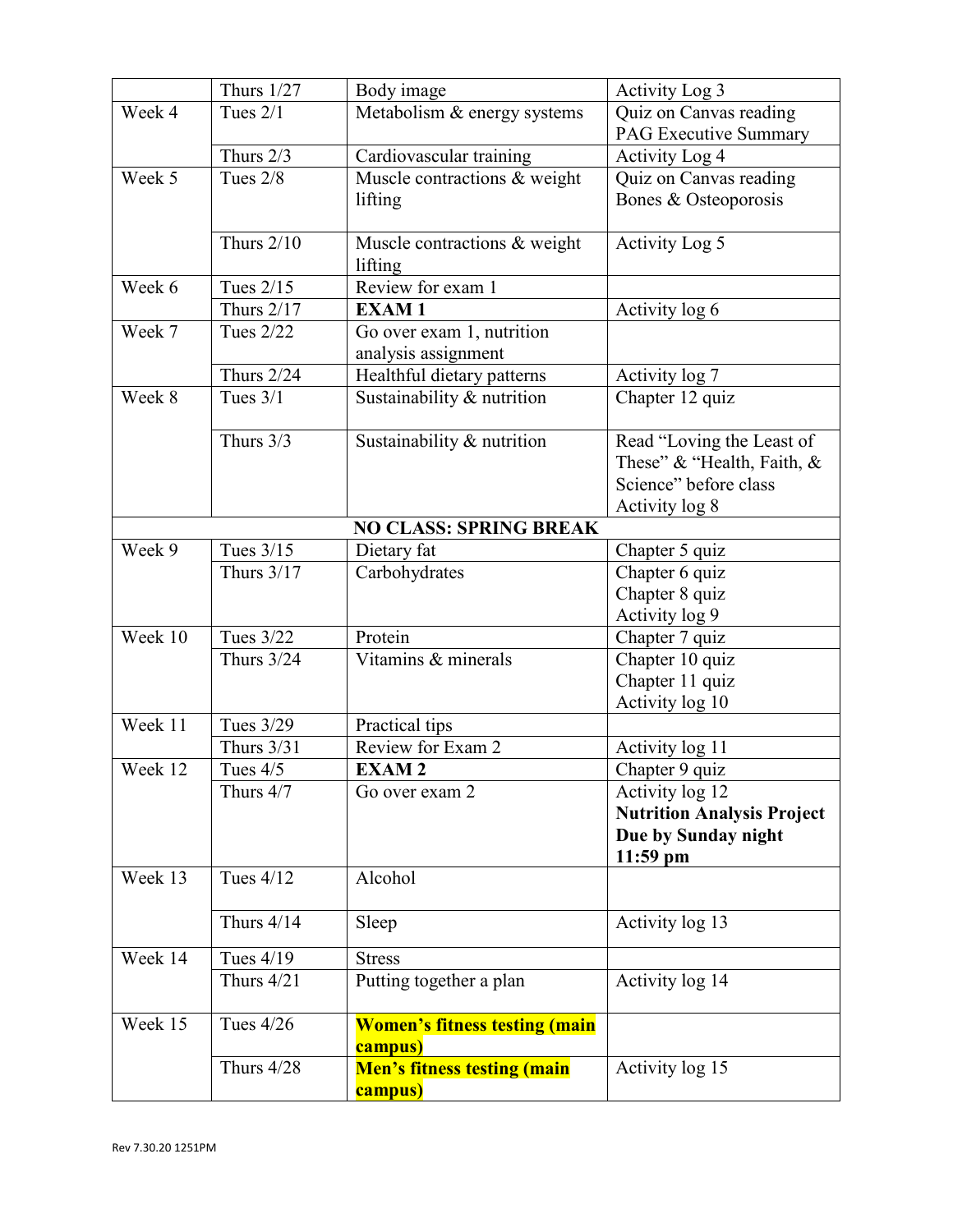## **STATE AUTHORIZATION**

State authorization is a formal determination by a state that Point Loma Nazarene University is approved to conduct activities regulated by that state. In certain states outside California, Point Loma Nazarene University is not authorized to enroll online (distance education) students. If a student moves to another state after admission to the program and/or enrollment in an online course, continuation within the program and/or course will depend on whether Point Loma Nazarene University is authorized to offer distance education courses in that state. It is the student's responsibility to notify the institution of any change in his or her physical location. Refer to the map on [State Authorization](https://www.pointloma.edu/offices/office-institutional-effectiveness-research/disclosures) to view which states allow online (distance education) outside of California.

# **INCOMPLETES AND LATE ASSIGNMENTS**

All assignments are to be submitted by the due date listed. Incomplete assignments will be graded in their submitted form. **Late assignments will receive a 50% deduction** (ex: if an assignment is worth 100 points, the maximum it would be possible to earn with a perfect score would be 50 points). Extensions to complete assignments or to submit late assignments will not be granted except under extenuating circumstances (ex: death in family, hospitalization). *It is your responsibility to be attentive to the course schedule and assignment due dates.*

# **PLNU COPYRIGHT POLICY**

Point Loma Nazarene University, as a non-profit educational institution, is entitled by law to use materials protected by the US Copyright Act for classroom education. Any use of those materials outside the class may violate the law.

# **PLNU ACADEMIC HONESTY POLICY**

Students should demonstrate academic honesty by doing original work and by giving appropriate credit to the ideas of others. Academic dishonesty is the act of presenting information, ideas, and/or concepts as one's own when in reality they are the results of another person's creativity and effort. A faculty member who believes a situation involving academic dishonesty has been detected may assign a failing grade for that assignment or examination, or, depending on the seriousness of the offense, for the course. Faculty should follow and students may appeal using the procedure in the university Catalog. See [Academic Policies](https://catalog.pointloma.edu/content.php?catoid=41&navoid=2435#Academic_Honesty) for definitions of kinds of academic dishonesty and for further policy information.

# **PLNU ACADEMIC ACCOMMODATIONS POLICY**

While all students are expected to meet the minimum standards for completion of this course as established by the instructor, students with disabilities may require academic adjustments, modifications or auxiliary aids/services. At Point Loma Nazarene University (PLNU), these students are requested to register with the Disability Resource Center (DRC), located in the Bond Academic Center [\(DRC@pointloma.edu](mailto:DRC@pointloma.edu) or 619-849-2486). The DRC's policies and procedures